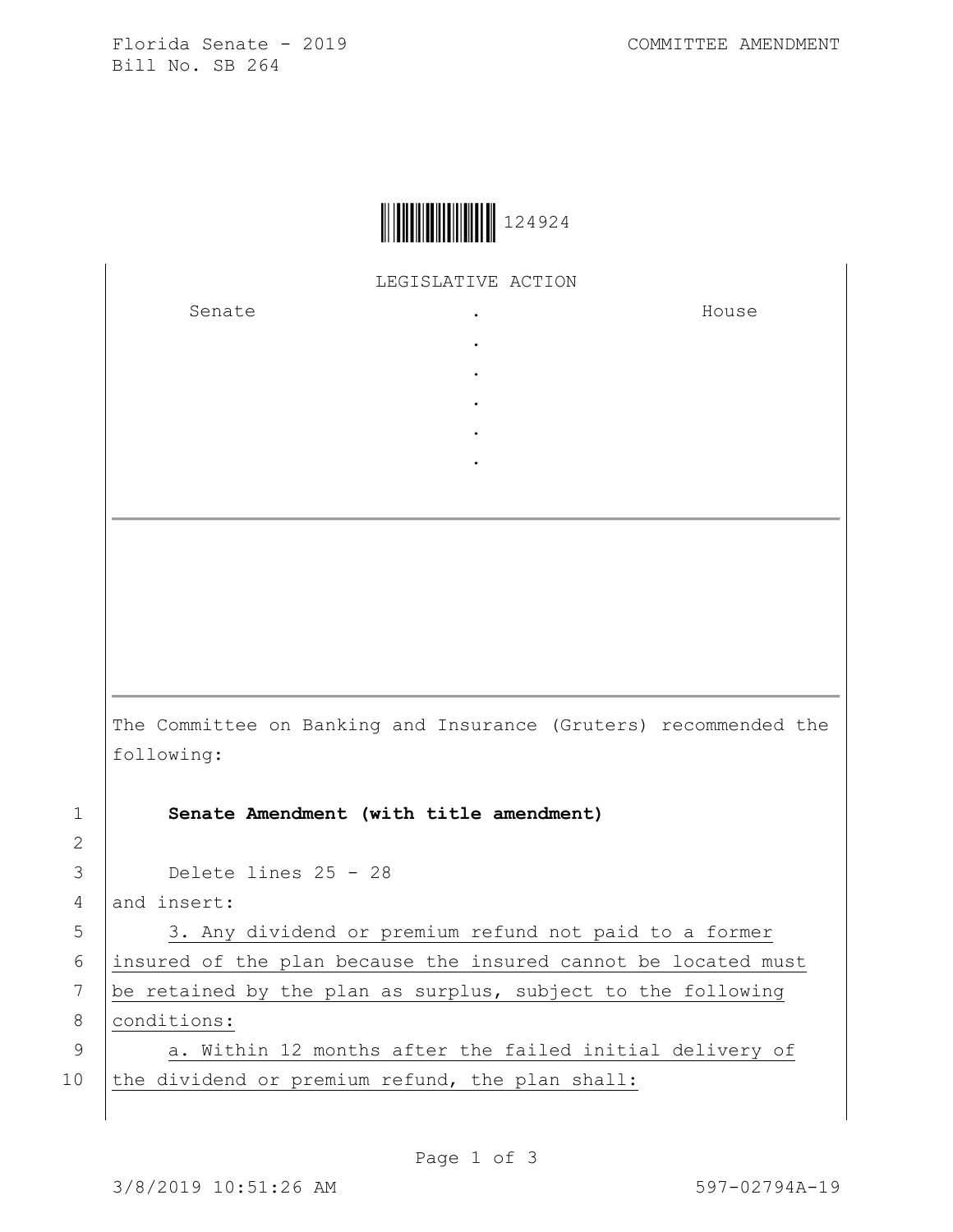Florida Senate - 2019 COMMITTEE AMENDMENT Bill No. SB 264

Ì124924,Î124924

| (I) Conduct a diligent search to locate the former insured.      |
|------------------------------------------------------------------|
| As used in this sub-subparagraph, the term "diligent search"     |
| means the use of a reasonable and prudent method under           |
| particular circumstances to locate a former insured to whom a    |
| dividend or premium refund is owed. Such method includes         |
| searching a nationwide database by using the taxpayer            |
| identification number or social security number, if known;       |
| cross-indexing with other records related to the former insured; |
| mailing to the last known address unless the last known address  |
| is known to be inaccurate; or engaging a licensed agency or      |
| company capable of conducting such search and providing an       |
| updated address.                                                 |
| (II) Notify the insurance agency on the policy of such           |
| dividend or premium refund. Notification to the insurance agency |
| does not constitute notification to the former insured and does  |
| not make the insurance agency responsible for the dividend or    |
| premium refund.                                                  |
| (III) For an unclaimed dividend or premium refund valued at      |
| \$250 or more, make at least one active notification attempt     |
| after completing the diligent search. As used in this sub-sub-   |
| subparagraph, the term "active notification attempt" means an    |
| attempt to directly contact a former insured to notify him or    |
| her of an unclaimed dividend or premium refund. The term does    |
| not include other means of notification which do not involve an  |
| attempt to directly contact the former insured, such as          |
| publication of the name of the former insured in a newspaper, on |
| television, on the Internet, or through other promotional        |
| efforts and items.                                               |
| b. The plan shall publish and maintain on the plan's             |
|                                                                  |